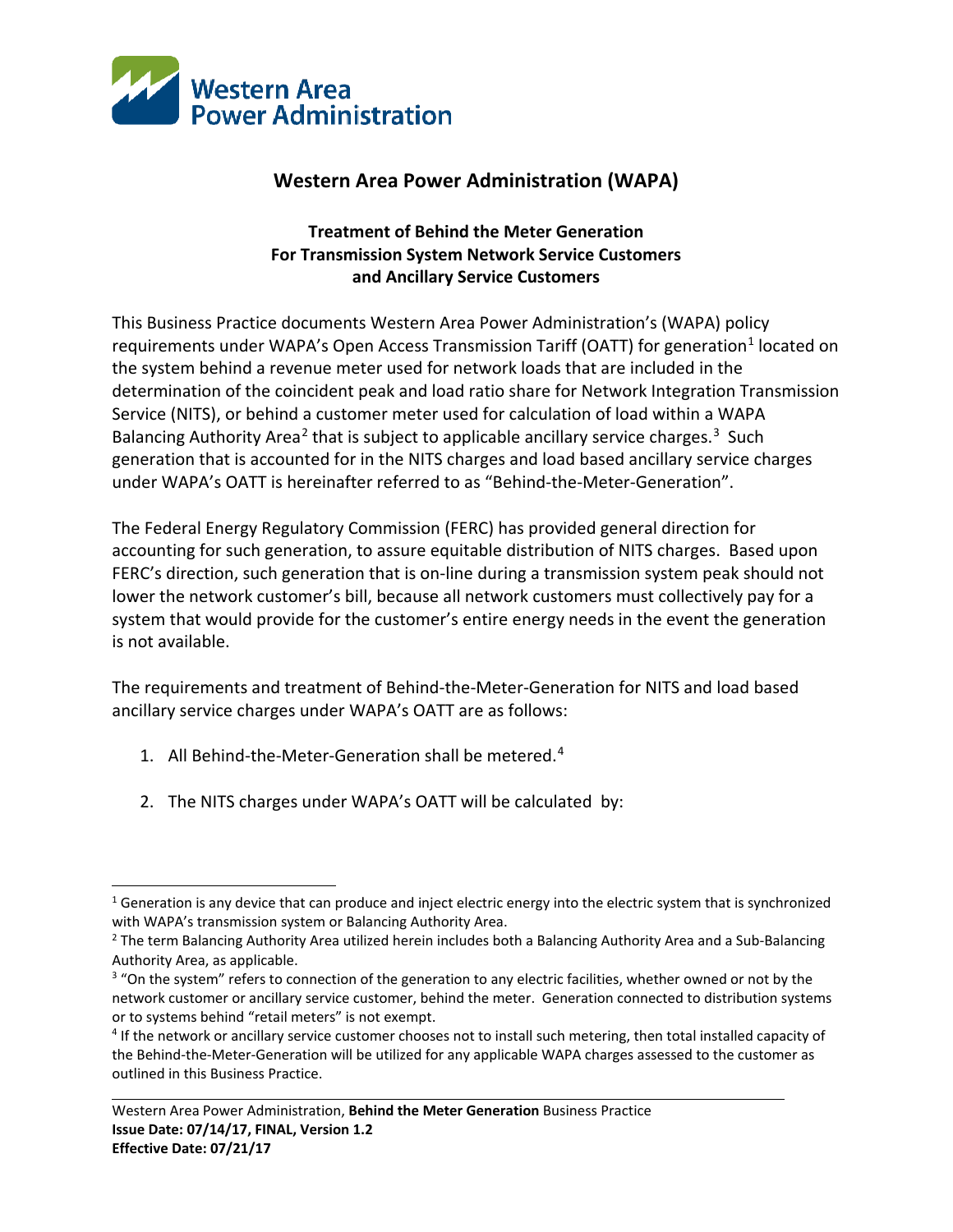

- a. ADDING the metered value of the Behind-the-Meter-Generation that is on-line and producing real power at the time of transmission system peak usage to the metered network load; **OR**
- b. ADDING the total installed capacity of the Behind-the-Meter-Generation to the metered network load in the event that the required generation metering is not available, regardless of the operational status of the generation at the time of the transmission system peak usage.
- 3. The load based ancillary service charges under WAPA's OATT will be calculated by:
	- a. ADDING the metered value(s) of the Behind-the-Meter-Generation that is on-line and producing real power at the time(s) of required billing measurement(s) to the corresponding metered load value(s) for loads within a WAPA Balancing Authority Area; **OR**
	- b. ADDING the total installed capacity of the Behind-the-Meter-Generation to the metered load in the event that the required generation metering is not available, regardless of the operational status of the generation at the time(s) of the required billing measurement(s).

Behind-the-Meter-Generation shall include all generation located on the system behind a revenue meter used for network loads or behind the customer meter that is used for calculation of load within a WAPA Balancing Authority Area, with the following exceptions:

1. Generation sources that have a total installed capacity of less than 150 kW; provided there are not multiple units of a size less than 150 kW at the same generation installation location<sup>[5](#page-1-0)</sup> where the combined capacity is greater than 150 kW<sup>6</sup>.

<span id="page-1-0"></span> $\overline{a}$ <sup>5</sup> If the combined capacity of multiple generation units connected at the same generation installation location is greater than 150 kW, then the combined capacity of such units at the same generation installation location is considered by WAPA as Behind-the-Meter-Generation.

<span id="page-1-1"></span><sup>6</sup> This would exempt multiple smaller (< 150kW) generation units located in separate "substations" or generation installation locations on the customer's system that are located downstream behind the revenue meter that WAPA uses for network loads or behind the customer meter that is used for calculation of load within a WAPA Balancing Authority Area. For example, there could be multiple < 150kW generation units connected at separate customer substations or generation installation locations on the customer's system behind the metering used by WAPA for billing transmission and ancillary services charges for the total load connected to WAPA's transmission system or Balancing Authority Area, and all such units (<150kW at each site) would be exempted from Behind-the-Meter-Generation even though the accumulated total generation behind the WAPA metering would be greater than 150kW.